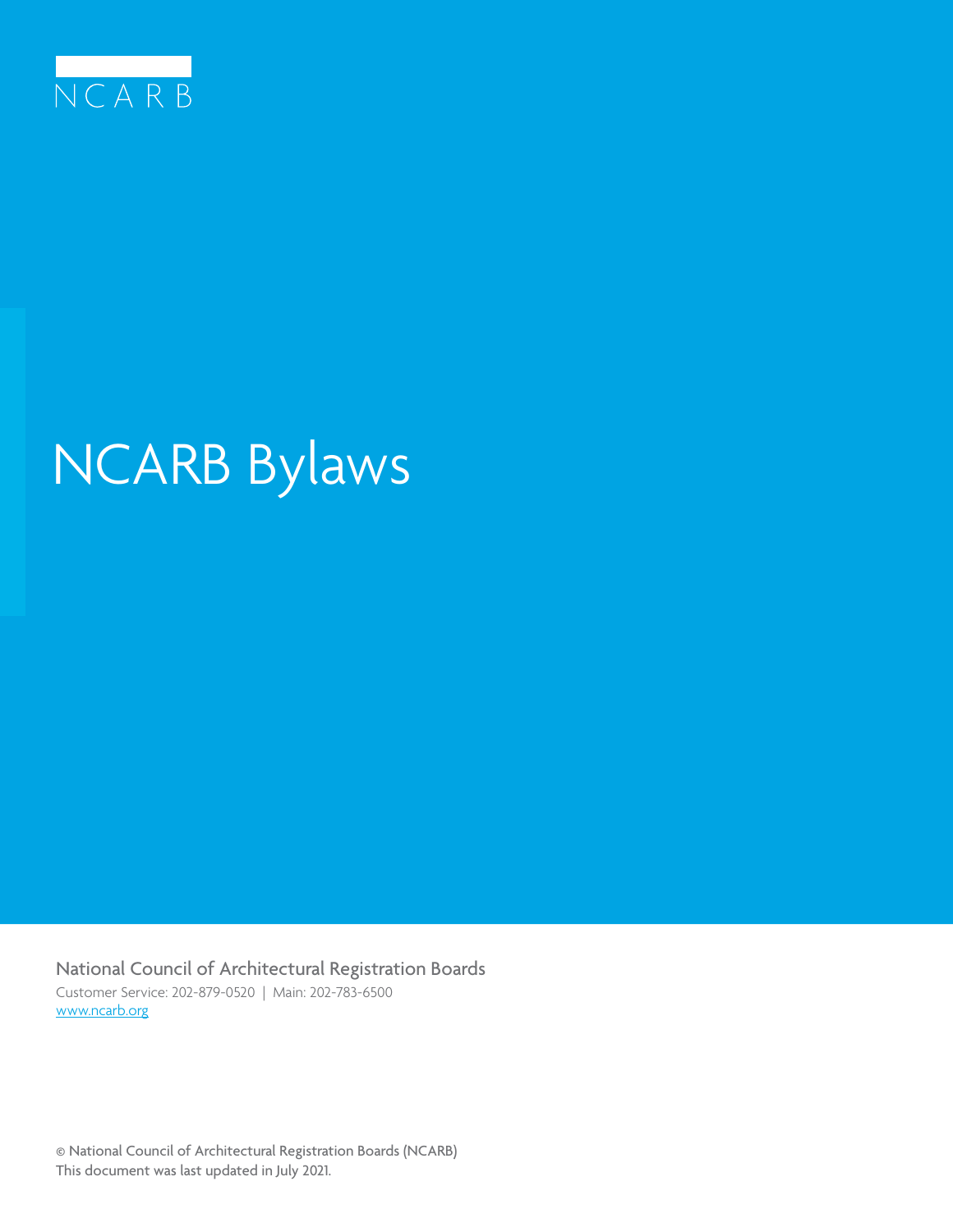## NCARB BYLAWS

*(Adopted June 23, 1979, Cambridge, MA. Amended June 27, 1981, Maui, HI; June 26, 1982, Minneapolis, MN; June 25, 1983, Philadelphia, PA; June 30, 1984, Portland, OR; June 29, 1985, San Antonio, TX; June 28, 1986, Atlanta, GA; June 27, 1987, Seattle, WA; June 29, 1988, Chicago, IL; June 28, 1989, Boston, MA; June 30, 1990, Washington, DC; June 29, 1991, Denver, CO; June 27, 1992, San Francisco, CA; June 26, 1993, Kansas City, MO; June 25, 1994, Dearborn, MI; June 24, 1995, New Orleans, LA; June 29, 1996, Baltimore, MD; June 28, 1997, Minneapolis, MN; June 27, 1998, San Diego, CA; June 26, 1999, Charleston, SC; June 17, 2000, Chicago, IL; June 23, 2001, Seattle, WA; June 29, 2002, Boston, MA; June 28, 2003, San Antonio, TX; June 26, 2004, Portland, OR; June 25, 2005, Miami, FL; June 24, 2006, Cincinnati, OH; June 23, 2007, Denver, CO; June 28, 2008, Pittsburgh, PA; June 26, 2010, San Francisco, CA; June 25, 2011, Washington, DC; June 23, 2012, Minneapolis, MN; June 22, 2013, San Diego, CA; June 21, 2014, Philadelphia, PA; June 20, 2015, New Orleans, LA; June 18, 2016, Seattle, WA.; June 30, 2018, Detroit, MI; May 14, 2021, Special Vote; June 26, 2021, Los Angeles, CA.)*

#### **ARTICLE I—NAME**

The name of this organization shall be the National Council of Architectural Registration Boards.

#### **ARTICLE II—DEFINITIONS**

The following terms shall have the following meanings when used in these Bylaws:

- A. "Advisory Committee" shall mean any committee not having and exercising the authority of the Board of Directors;
- B. "Board Committee" shall mean a committee which is comprised solely of two or more Directors and shall have and exercise the authority of the Board of Directors, to the extent authorized by the Board of Directors and permitted by law;
- C. "Board of Directors" shall mean the Board of Directors of the National Council of Architectural Registration Boards;
- D. "Committee" shall mean a Board Committee or an Advisory Committee;
- E. "Council" shall mean the National Council of Architectural Registration Boards;
- F. "Council Record" shall mean a record of the education, training, examination, practice, and character of an individual member of the architectural profession;
- G. "Delegate" shall mean any member of a Member Board in attendance at an Annual Business Meeting or any special meeting of the Council as a representative of such Member Board;
- H. "Director" shall mean a member of the Board of Directors;
- I. "Elected Officer" shall mean any of the President/Chair of the Board, the First Vice President/President-Elect, the Second Vice President, the Treasurer, and the Secretary;
- J. "Examination" shall mean the Architect Registration Examination® prepared by the Council;
- K. "Executive Director" shall mean a person holding such title at a Member Board or having a comparable position as the primary administrator responsible for overseeing the activities of the Member Board;
- L. "Jurisdiction" shall mean any political subdivision of the United States, including any State, commonwealth, territory, dependency, and the District of Columbia, which has a law regulating the practice of architecture;
- M. "Member Board" is a member of the Council in good standing and shall mean the body legally authorized by a Jurisdiction to certify that an applicant for Registration as an architect is qualified;
- N. "Public Director" shall mean the individual serving as the Public Director (as that term is described in Article VII of these Bylaws) on the Board of Directors;
- O. "Public Member" shall mean a member of a Member Board who does not hold or have a license in a discipline regulated by such Member Board or in a related design profession;
- P. "Regional Chair" shall mean the chairperson of a Region, as such term is described in Article VI of these Bylaws;
- Q. "Regional Director" shall mean a Director who was nominated to serve on the Board of Directors by a Region;
- R. "Registration" shall mean licensure as an architect by the body legally authorized by a Jurisdiction to grant such licensure such licensure;
- S. "Remote Meeting" shall mean any Annual Business Meeting or any Special Meeting held by telephone or video conference technology or other electronic communications technology that allows all participants to hear and participate in the proceedings and to vote, pose questions, and make comments.
- T. "Voting Delegate" shall mean a Delegate who is authorized to vote on behalf of a Member Board, as evidenced by a letter of credentials provided by the applicable Member Board.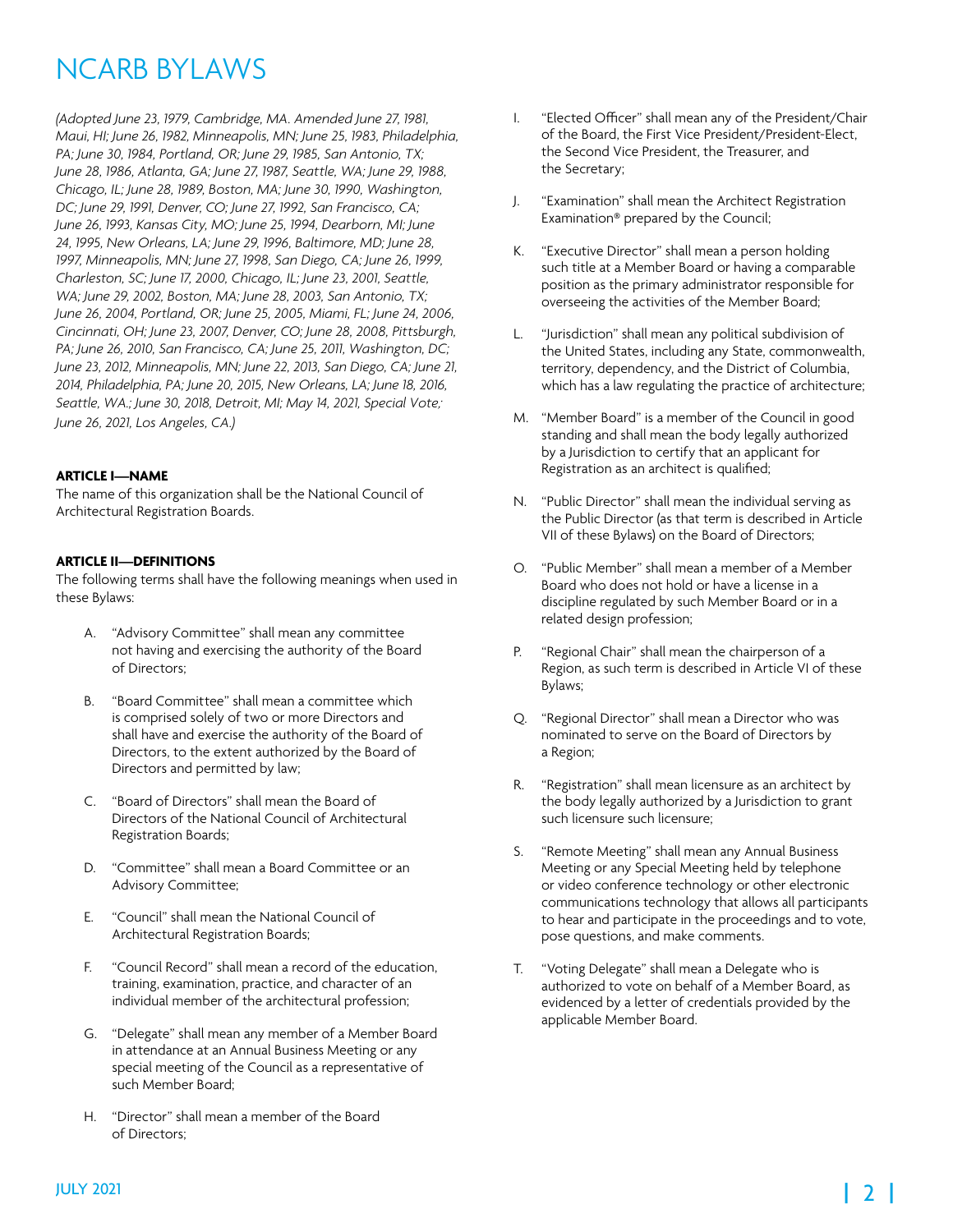#### **ARTICLE III—PURPOSE**

The purpose of the Council shall be to work together as a council of Member Boards to safeguard the health, safety, and welfare of the public and to assist Member Boards in carrying out their duties. Pursuant thereto, the Council shall develop and recommend standards to be required of an applicant for architectural Registration; develop and recommend standards regulating the practice of architecture; provide a process for certifying to Member Boards the qualifications of an architect for Registration; and represent the interests of Member Boards before public and private agencies, provided that the Council shall not purport to represent the interest of a specific Member Board without that Member Board's approval.

#### **ARTICLE IV—MEMBERSHIP**

SECTION 1. Members. The membership of the Council shall be the Member Boards. Membership in the Council shall be attained through acceptance by the Board of Directors. Application shall be made upon forms furnished by the Council. Every Member Board shall annually provide the Council with the names and addresses of its members, a copy of its law relating to the Registration and practice of architecture, a copy of its rules or regulations administering such law, and a roster of all persons registered by the Member Board, and shall pay the annual membership dues. All Member Boards shall have equal rights.

SECTION 2. Removal. If, after written notification from the Board of Directors, a Member Board shall:

- A. fail to pay its dues or other financial obligations to the Council or to its Region, or
- B. refuse Registration or otherwise fail to register architects holding the Council Certificate for the reason that such architects are not the residents of the Member Board's jurisdiction, or
- C. fail to administer the Architect Registration Examination prepared by the Council to all its applicants (other than applicants of whom it does not require a written examination) for Registration,

then the Board of Directors may recommend to the Council that such Member Board be removed from membership in the Council. Following such recommendation, the Council may determine by the affirmative vote of not less than two-thirds of all Member Boards to remove such Member Board or, with respect to non-payment of dues or other financial obligations, waive or modify the Member Board's obligation to pay such amounts due to the Council.

SECTION 3. Reinstatement. A Jurisdiction that has been removed from membership in the Council for reasons of non-payment of dues or other financial obligations shall be automatically reinstated as a Member Board:

A. following payment of all financial obligations of membership had the Jurisdiction not been removed (or such lesser amount approved, by a vote of two-thirds of all Member Boards),

B. upon being in compliance with all other membership requirements of Article IV, Sections 1 and 2; A Member Board that was removed from the Council for reasons other than failure to pay dues or other financial obligations shall only be reinstated upon the affirmative vote of two-thirds of all Member Boards.

#### **ARTICLE V—MEETINGS**

SECTION 1. Annual Business Meeting. The Council shall hold an Annual Business Meeting at a time and place as determined by the Board of Directors. Notice of all Annual Business Meetings shall be sent to the chair or equivalent presiding officer and to the Member Board Executive of each Member Board not less than 90 days prior to each such meeting.

SECTION 2. Special Meetings. Special business meetings of the Council may be called by the President/Chair of the Board, with the approval of the Board of Directors, or by a majority of the Member Boards. The Bylaws provisions which govern notice for, and the procedures and conduct of business of, the Annual Business Meeting shall apply to Special Meetings.

SECTION 3. Remote Meetings. The Annual Business Meeting and any Special Meetings may be held as a Remote Meeting. The Bylaws provisions which govern calling and providing notice for, and the procedures and conduct of business of, the Annual Business Meeting or special meetings, as applicable, shall apply to Remote Meetings. Holding a Remote Meeting does not preclude allowing participants to gather in a designated location during such meeting.

SECTION 4. Delegates and Credentials. Each Member Board shall be entitled to be represented at Annual Business Meetings and special meetings of the Council by one or more official delegates who shall be members of that Member Board.

Notwithstanding a Member Board's total number of Delegates, each Member Board shall be represented at each Annual Business Meeting and special meeting of the Council by one Voting Delegate, who shall be entitled to cast the vote of its Member Board and who shall be identified as the Voting Delegate by a letter of credentials from the applicable Member Board. A Member Board may change its Voting Delegate from time to time by issuing a subsequent letter of credentials to the Council. Each Voting Delegate shall have an equal vote on all matters on which all Member Boards are entitled to vote.

SECTION 5. Quorum. A quorum for the transaction of business at the Annual Business Meeting of the Council shall be Voting Delegates representing a majority of the Member Boards.

SECTION 6. Resolutions and Other Motions. Resolutions are the substantive matters placed on the agenda for a meeting of the Council in accordance with this Section. All resolutions to be considered at any meeting of the Council, except those submitted by the Board of Directors, those submitted by Select Committees and those of the laudatory type, shall be submitted to the Regional Leadership Committee not later than 75 days prior to the day at the Annual Business Meeting at which the resolution is to be considered. The Regional Leadership Committee shall review each resolution submitted by Regions and Member Boards for conformity with the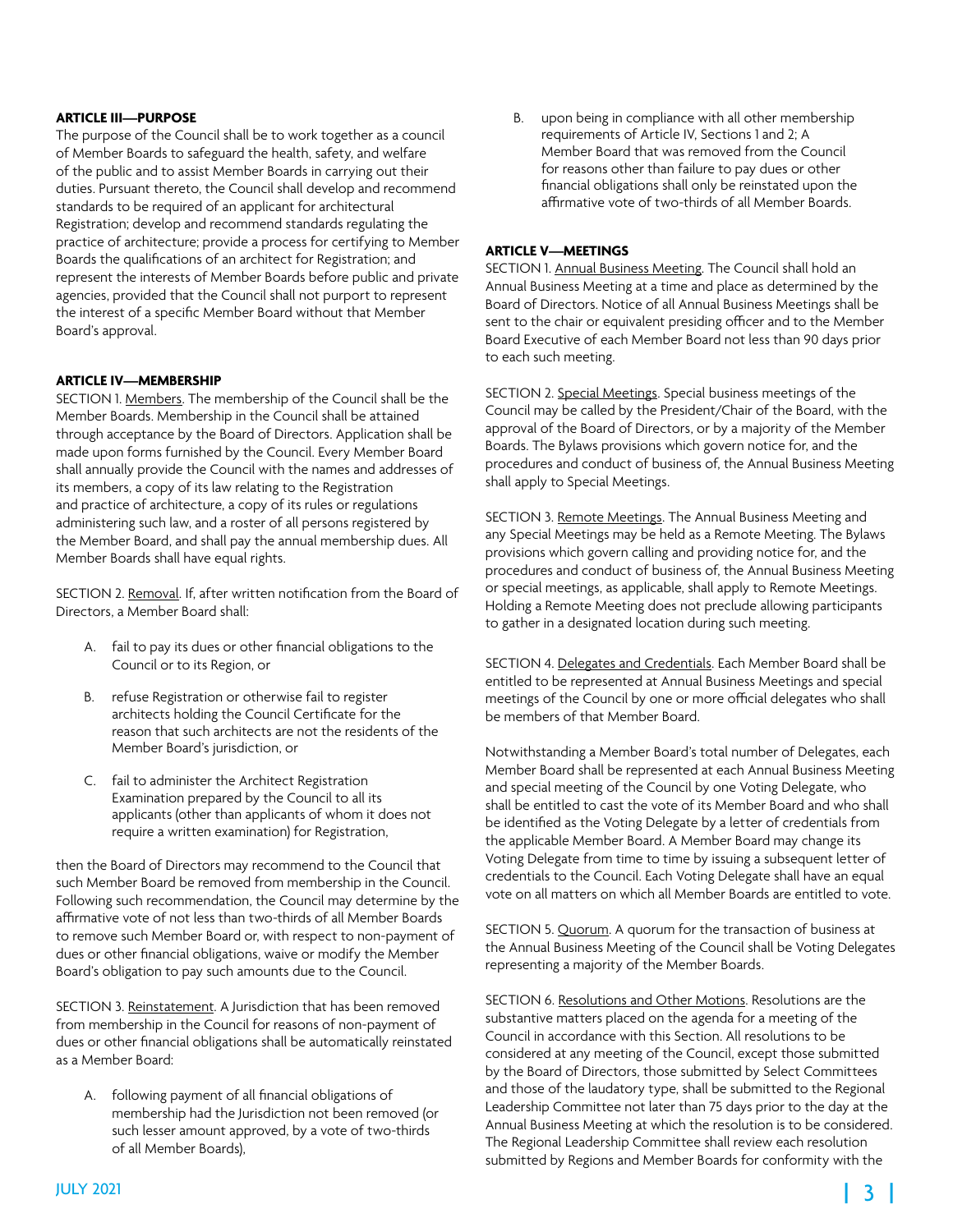Council Bylaws and may recommend to the author of any resolution such changes as are deemed advisable for the purpose of clarity and to avoid duplication. All resolutions shall, insofar as practicable without altering or confusing the intent of the resolution, avoid invective or argument; but the proponent of a resolution may, when submitting the resolution to the Regional Leadership Committee, include a brief summary of the argument in support of the resolution, which summary shall be published with the publication of the resolution. The Council shall distribute all resolutions, except laudatory resolutions, to the Member Boards not less than 30 days prior to the meeting at which the resolution is to be considered. If the Board of Directors discloses its position to the Council, the vote of the Board of Directors shall be disclosed at the same time.

Only Member Boards, Regions, Select Committees, and the Board of Directors may offer resolutions to be presented at any meeting of the Council, or amendments to resolutions so presented. All other motions permitted under Robert's Rules of Order Newly Revised may be made by any Delegate or Director.

SECTION 7. Voting. The affirmative vote of two-thirds of all Member Boards is required to pass any amendment to these Bylaws, to remove any Member Board from membership in the Council, or as provided in Article IV, Section 3. The affirmative vote of a majority of all Member Boards is required to pass any other resolution. Except as otherwise specified in these Bylaws, voting upon all other issues shall require the quantum of vote set forth in Robert's Rules of Order Newly Revised.

Except as expressly permitted by these Bylaws, there shall be no voting by proxy.

SECTION 8. Order of Business. An agenda outlining the order of business shall be prepared for all Council meetings. The agenda shall be prepared under the direction of the Board of Directors and sent by the Secretary to all Member Boards at least 30 days before the date set for a particular meeting.

SECTION 9. Rules of Order. The Council shall be governed by Robert's Rules of Order Newly Revised when not in conflict with: first, applicable laws, then, the Articles of Incorporation, and lastly the Bylaws of the Council.

SECTION 10. Advisory Votes by Letter or Electronic Ballot. The Board of Directors may from time to time submit any issue or question to the Member Boards for an advisory vote by letter or electronic ballot, provided the subject matter and the ballot shall have been officially submitted in writing to the Member Boards at least 60 days prior to a date therein set for final receipt of ballots. Only ballots returned in the prescribed time will be counted.

SECTION 11. Other Participants. Council Directors, Delegates, Member Board Executives or Attorneys when designated by their Member Boards, persons designated by the Board of Directors, and persons designated by the Presiding Officer shall have the privilege of the floor at Council meetings and may take part in the discussions and perform all functions of the Delegates except to vote, or, except as provided in Article V, Section 5, with respect to Directors, to initiate action.

SECTION 12. International Agreements. All written international and/or foreign agreements entered into by the Council shall be subject to ratification by majority vote of the members at an Annual Business Meeting.

#### **ARTICLE VI—REGIONS**

SECTION 1. Purpose. In order to foster closer communication between Member Boards and the Council, as well as among Member Boards, and further to foster the development of future leaders and assist the Council in achieving its stated purpose, six geographical Regions comprising, in the aggregate, all the Member Boards are hereby established. Each Member Board shall be required to be a member of its Region.

SECTION 2. Membership. The membership of the Regions is established as follows:

REGION 1—New England Conference: Connecticut, Maine, Massachusetts, New Hampshire, Rhode Island, Vermont.

REGION 2—Middle-Atlantic Conference: Delaware, District of Columbia, Maryland, New Jersey, New York, Pennsylvania, Virginia, West Virginia.

REGION 3—Southern Conference: Alabama, Arkansas, Florida, Georgia, Louisiana, Mississippi, North Carolina, Puerto Rico, South Carolina, Tennessee, Texas, Virgin Islands.

REGION 4—Mid-Central Conference: Illinois, Indiana, Iowa, Kentucky, Michigan, Minnesota, Missouri, Ohio, Wisconsin.

REGION 5—Central States Conference: Kansas, Montana, Nebraska, North Dakota, Oklahoma, South Dakota, Wyoming.

REGION 6—Western Conference: Alaska, Arizona, California, Colorado, Guam, Hawaii, Idaho, Nevada, New Mexico, Oregon, Utah, Washington.

#### **ARTICLE VII —THE BOARD OF DIRECTORS**

SECTION 1. Membership. The Board of Directors shall be comprised of the Elected Officers of the Council, one Regional Director from each Region, the immediate Past President, one Member Board Executive Director, and one Public Director.

SECTION 2. Qualifications and Limitations. The qualifications for serving as a Director shall be as set forth in this Article VII, Section 2, and no entity responsible for nominating any Director shall impose any qualification not set forth herein.

- A. A candidate for election to any Director position shall, at the time such person is nominated:
	- (i) be a citizen of the United States;
	- (ii) have served at least two (2) years as a member of a Member Board; or, in the case of a candidate for the position of Member Board Executive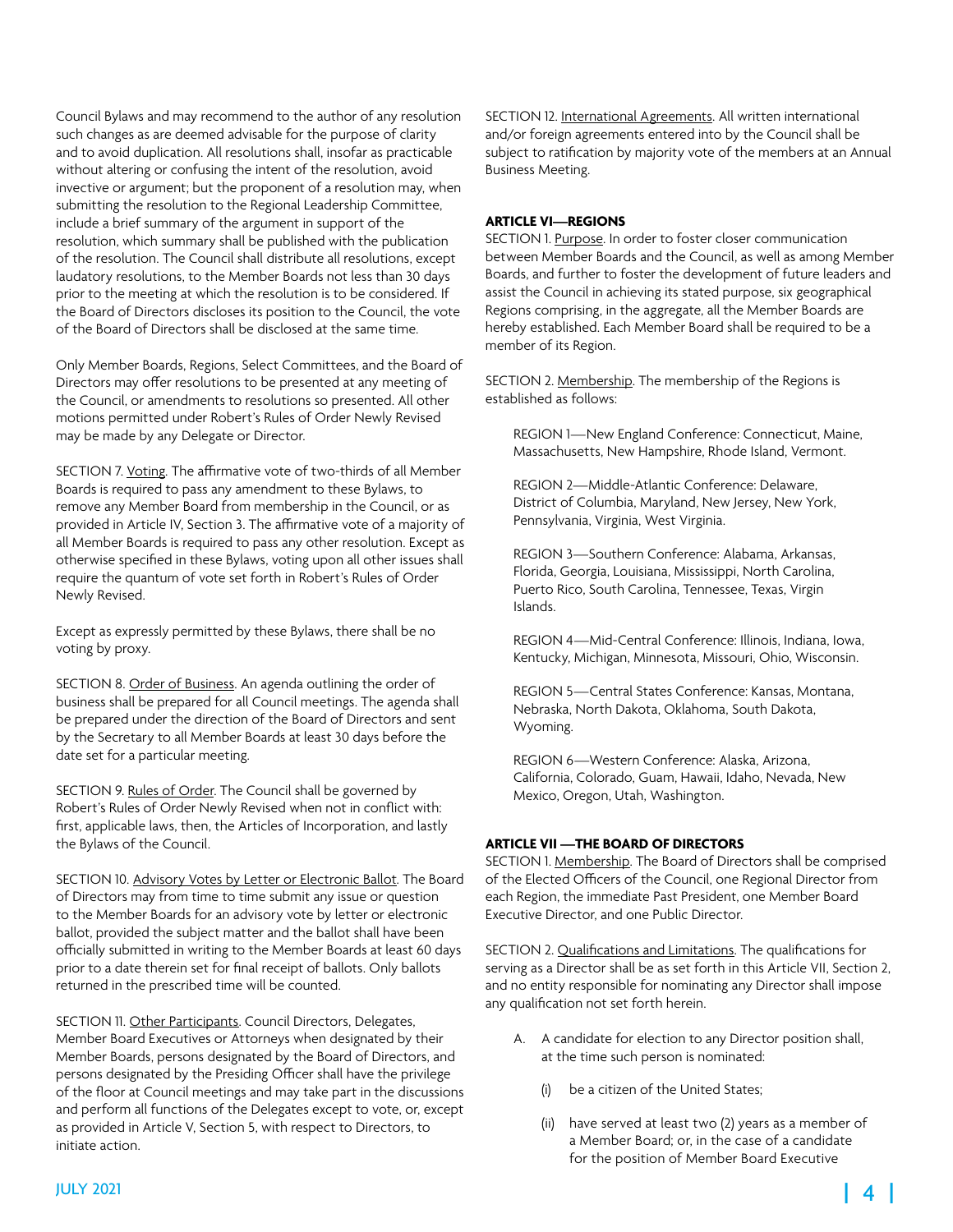Director, have served at least two (2) years as an Executive Director;

- (iii) be a current member of a Member Board; be a past member of a Member Board whose service as a member ended no more than one year before nomination; be an officer of a Region; be an incumbent Director; or, in the case of a candidate for the Member Board Executive Director, be a current Executive Director; and,
- (iv) in the case of candidates who are architects, hold an active NCARB Certificate.
- B. With respect to candidates for a Regional Director position, all qualifications relating to current or past membership in a Member Board or Region must be within the Region from which the candidate is nominated.
- C. If a Member Board regulates professions in addition to the profession of architecture, the candidate will qualify as a member or former member of a Member Board only if he or she is or was an architect-member or a public member of the architect section of the Member Board.
- D. A candidate for election as the Public Director shall be at the time of nomination a public or consumer member on a Member Board, or have served in such position no more than one (1) year prior to the time of nomination to the Board of Directors.
- E. An individual shall qualify to serve as the President/ Chair of the Board during the one-year period immediately following his or her term as First Vice President/President-Elect.
- F. An individual shall qualify to serve as the Immediate Past President during the one-year period immediately following his or her term as President/ Chair of the Board.

SECTION 3. Terms of Office and Election. The term of office of a Director shall be one year from the adjournment of the Annual Business Meeting at which he or she is elected to serve or, in the case of President/Chair of the Board and Immediate Past President, succeeds to office, until the adjournment of the next Annual Business Meeting or until his or her successor is duly elected and succeeds to office. No person shall serve more than three terms in succession as a Director; provided, however, that service as an

Elected Officer and Immediate Past President shall not count against such limit. No incumbent shall serve for more than one term in any Elected Officer position or as Immediate Past President; provided, however, that an Elected Officer shall be eligible for reelection for the full term of office if, during the period immediately prior thereto, such Elected Officer had succeeded to or been elected to the office to fill a vacancy. \*

#### SECTION 4. Removal.

- A. A Director may be removed with cause by a majority vote of the Member Boards at a meeting where a quorum is present, with the meeting notice stating that the purpose, or one of the purposes, of the meeting is the removal of the director.
- B. Director may be removed with cause by the affirmative vote of two-thirds (2/3) of the Board of Directors.

#### SECTION 5. Nomination and Election of Directors.

- A. Directors shall be nominated as set forth below in this Section 5 of this Article VII. Notwithstanding the various methods of nomination set forth below, all Directors must be elected by a majority vote of the Member Boards at a meeting at which a quorum is present.
- B. Each Region shall select its nominee for Regional Director at a Region meeting. The nominations will be announced by the several Regions at the Annual Business Meeting of the Council.
- C. Any person qualified to serve as an Elected Officer (other than President/Chair of the Board) may be nominated by declaring his or her candidacy at the time election for such office begins at the Annual Business Meeting.
- D. The candidate for Member Board Executive Director shall be nominated by majority vote of the Member Board Executive community comprised of the Executive Director of each Member Board.
- E. Any person qualified to serve as the Public Director may be nominated by declaring his or her candidacy at the time election for such position begins at the Annual Business Meeting.

<sup>\*</sup> Effective July 1, 2022, Article VII, Section 3, will be updated as follows: "SECTION 3. Terms of Office and Election. The term of office of a Director shall be one year from the adjournment of the Annual Business Meeting at which he or she isthey are elected to serve or, in the case of President/Chair of the Board and Immediate Past President, succeeds to office, until the adjournment of the next Annual Business Meeting or until his or hertheir successor is duly elected and succeeds to office. No person shall serve more than threetwo terms in succession as a Regional Director or three terms in succession as a Member Board Executive Director or Public Director; provided, however, that service as an Elected Officer and Immediate Past President shall not count against such limits. No incumbent shall serve for more than one term in any Elected Officer position or as Immediate Past President; provided, however, that an Elected Officer shall be eligible for re-election for the full term of office if, during the period immediately prior thereto, such Elected Officer had succeeded to or been elected to the office to fill a vacancy."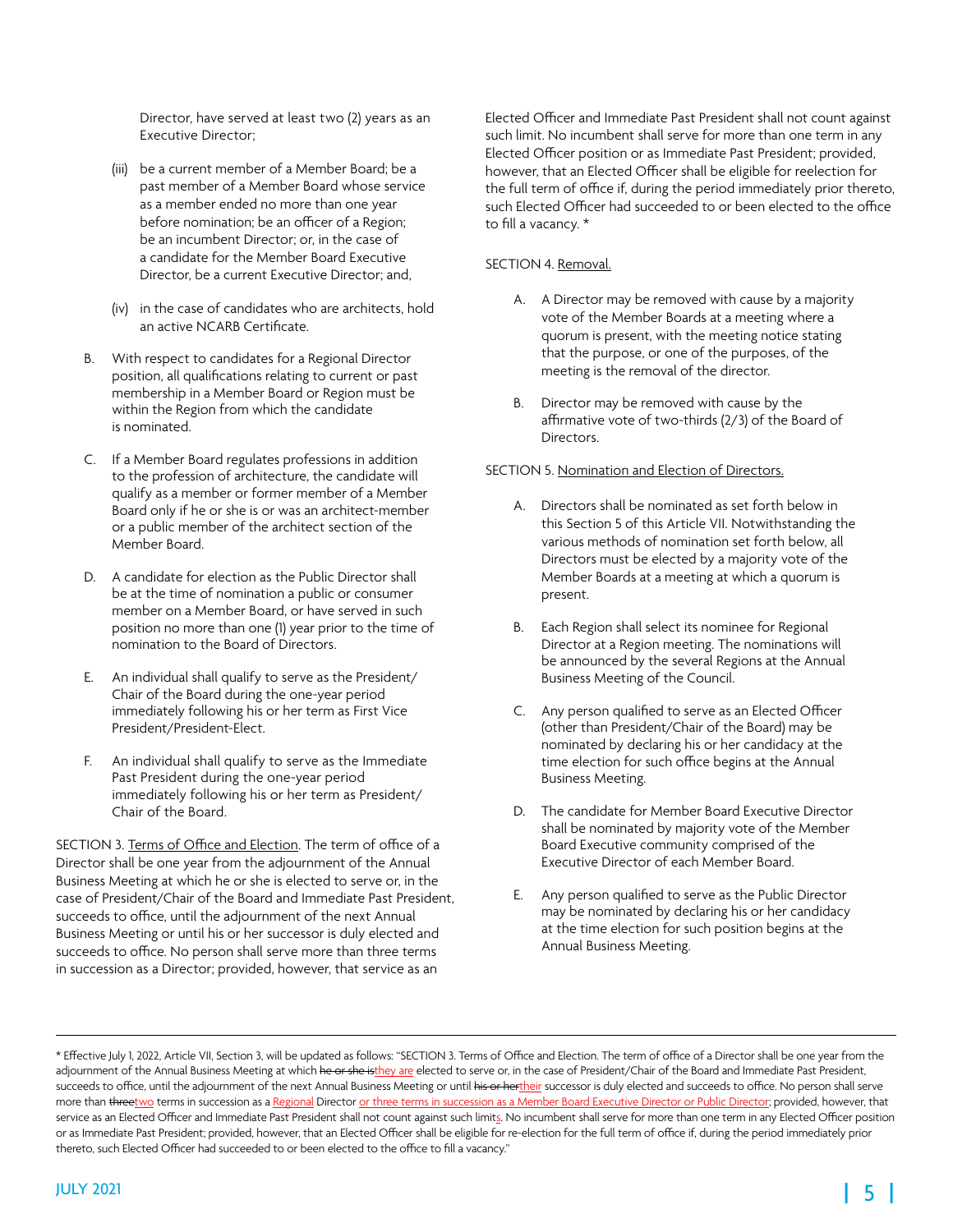#### SECTION 6. Vacancies.

- A. Vacancies in the office of any Regional Director or Member Board Executive Director shall be filled by an appointee nominated by the Region or the Member Board Executive community respectively and appointed by the Board of Directors to hold office from the time of such appointment until the adjournment of the next Annual Business Meeting. Vacancies in the office of the Public Director and Elected Officers other than First Vice President/ President-Elect and President/Chair of the Board shall be filled by an appointee designated by the Board of Directors to hold office from the time of such appointment until the adjournment of the next Annual Business Meeting. Any such appointee shall meet all qualifications applicable to the vacant Director position, as determined by the Credentials Committee.
- B. A vacancy in the office of President/Chair of the Board shall be filled by the First Vice President/President-Elect, who shall serve the remainder of the term as President/Chair of the Board and the following term during which he or she would have succeeded to the office if not for the vacancy.
- C. A vacancy in the office of First Vice President/ President-Elect shall be filled by the Second Vice President, who shall hold such office of First Vice President/President- Elect until the adjournment of the next Annual Business Meeting, at which Annual Business Meeting the Member Boards shall elect both a First Vice President/President-Elect and a President/ Chair of the Board, each of whom shall be subject to the qualifications applicable to candidates for First Vice President/President-Elect.
- D. A vacancy in the office of Immediate Past President shall remain vacant.
- E. Any Regional Director who moves his or her principal residence to a place outside the Region from which he or she was nominated shall be deemed to have vacated the office of Regional Director, and any Director who ceases to be eligible as provided in this Article VII, Section 2 shall be deemed to have vacated his or her directorship.

SECTION 7. Duties. The affairs of the Council shall be managed under the authority and direction of the Board of Directors, who shall act by majority vote of the Directors present at a meeting at which there is a quorum, except as otherwise expressly required by these Bylaws or applicable law. It shall exercise all authority, right, and power granted to it by the laws of the State of Iowa and shall perform all duties required by the said laws and by these Bylaws, and, in accordance therewith, it shall not delegate any of the authority, rights, or power or any of the duties imposed on it by these Bylaws or otherwise, unless such delegation is specifically provided for in these Bylaws. All Directors shall serve without compensation; provided, however, that nothing herein shall prohibit the Board of Directors from providing reasonable allowances from time to time

to the President/Chair of the Board and to the First Vice President/ President-Elect. Any such allowances shall be included in budget reports furnished to the Member Boards.

SECTION 8. Meetings of the Board. The Board of Directors may meet in any manner allowed by applicable law in regular or special meetings in order to transact business. Unless finances of the Council will not permit, the Board of Directors shall hold a regular meeting immediately prior to the opening of the Annual Business Meeting and a regular meeting immediately following the adjournment of the Annual Business Meeting of the Council. Special meetings may be held upon call of the President/Chair of the Board or the Executive Committee and shall be held upon written request of the majority of the Board of Directors. All Directors shall be given due notice in writing of the time and place of all meetings, although notice of any meeting may be waived in writing by any Director. A majority of the membership of the Board of Directors shall constitute a quorum for the transaction of business.

#### **ARTICLE VIII—OFFICERS**

SECTION 1. Elected Officers. The Elected Officers of the Council shall be the President/Chair of the Board, the First Vice President/President -Elect, the Second Vice President, the Treasurer, and the Secretary.

SECTION 2. President/Chair of the Board. The President/Chair of the Board shall be the senior Elected Officer of the Council and shall:

- A. preside at all meetings of the Board of Directors, the Executive Committee of the Board of Directors, and the Annual Business Meeting;
- B. present to the Council at the Annual Business Meeting a report of activities during the President/Chair of the Board's term of office;
- C. develop charges for all committees that will serve during his or her term as President/Chair of the Board and, following approval of the charges by the Board of Directors, oversee the work of all Committees;
- D. select all members of Committees to serve during his or her term of office as President/Chair of the Board subject to the terms of Article XII, Section 5;
- E. have the power to make appointments to any unfilled or vacant Committee membership during his/her term as President/Chair of the Board, subject to the approval of the Board of Directors;
- F. represent the Board of Directors and its policies to all external and internal constituents including to the Chief Executive Officer; and
- G. perform such other duties and powers as the Board of Directors may from time to time decide.

SECTION 3. First Vice President/President-Elect and Second Vice President. The First Vice President/President-Elect and the Second Vice President, in order, shall, in the absence of the President/Chair of the Board, exercise the duties of and possess all the powers of the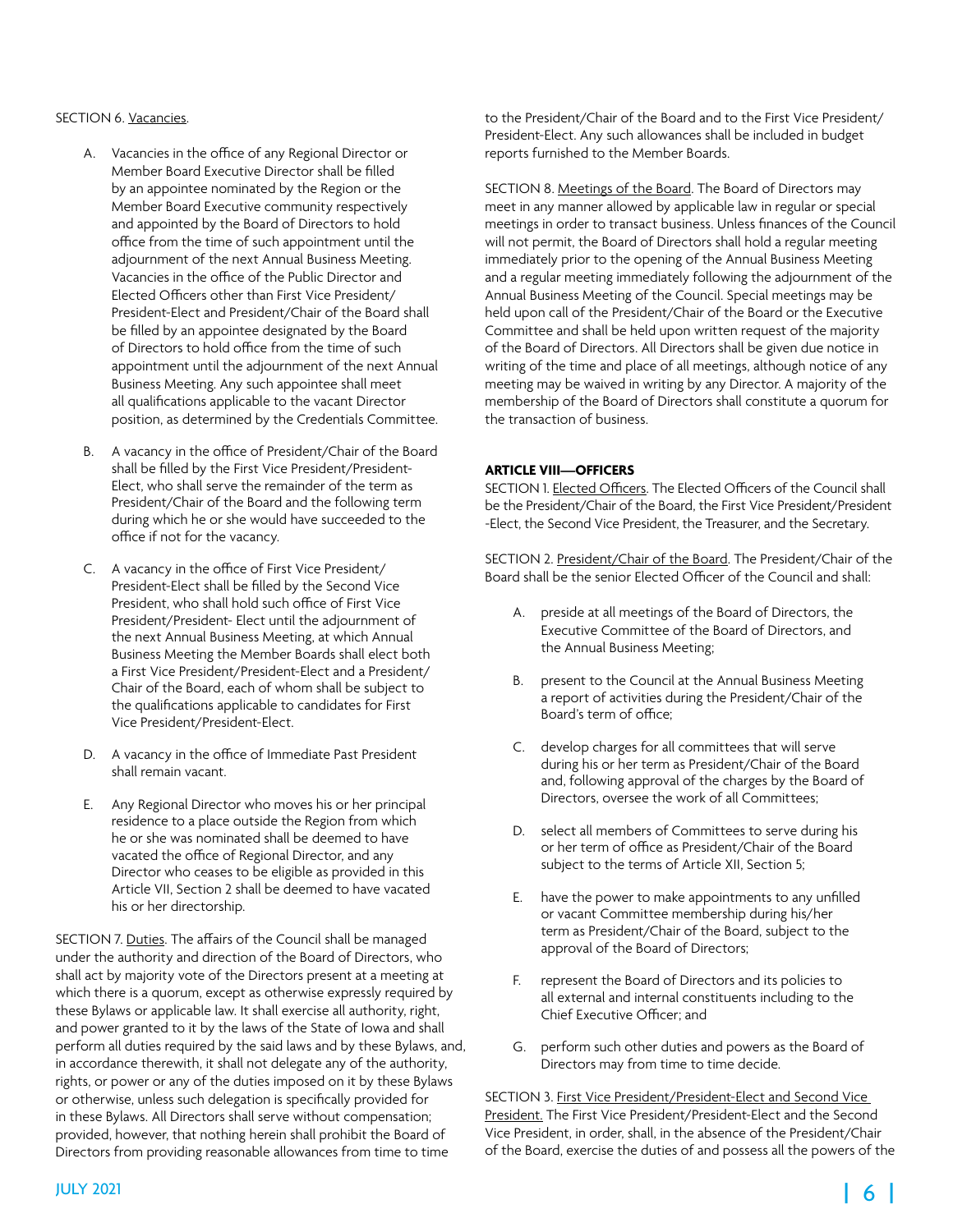President/Chair of the Board. In addition, the First Vice President/ President-Elect shall:

- A. develop the Committee charges to be completed during his or her term of office as President/Chair of the Board, subject to the approval of the Board of Directors;
- B. select the Chair of all Committees to serve during his/ her term as President/Chair of the Board, subject to the approval of the Board of Directors; and
- C. select all members of Committees to serve during his or her term of office as President/Chair of the Board, subject to the approval of the Board of Directors.

SECTION 4. Treasurer. The Treasurer shall:

- A. oversee the financial affairs of the Council and be the primary liaison of the Board of Directors with the person designated by the Chief Executive Officer as the chief financial officer of the Council;
- B. report to the Board of Directors and at the Annual Business Meeting on financial matters of the Council; and
- C. perform such duties and have such powers additional to the foregoing as the Board of Directors may designate.

SECTION 5. Secretary. The Secretary shall:

- A. record or cause to be recorded all votes, consents, and the proceedings of all meetings of the Council and of the Board of Directors; and
- B. perform such duties as the Board of Directors may designate.

Records of the Council meetings shall be open at all reasonable times to the inspection of any Member Board.

In the absence of the Secretary from any meeting of the Council or from any meeting of the Board of Directors, a temporary Secretary designated by the person presiding at the meeting shall perform the duties of the Secretary.

SECTION 6. Chief Executive Officer. The Chief Executive Officer shall be the senior appointed officer of the Council. Such person shall be appointed by and shall serve at the pleasure of the Board of Directors, and shall have such compensation and benefits as shall be established from time to time by the Board of Directors. The Chief Executive Officer shall have general charge of the management and administration of the Council's affairs, the implementation of policies established from time to time by the Board of Directors and such other duties and powers as the Board of Directors may from time to time determine, subject always to the ultimate authority of the Board of Directors under applicable law and these Bylaws.

SECTION 7. Bonding. The Council's Chief Executive Officer and those in general charge of the Council's financial matters shall be bonded in an amount of not less than \$500,000. The Chief Executive Officer may decide to have others bonded in the Council. The cost of such bond shall be paid from funds of the Council.

#### **ARTICLE IX—COUNCIL SERVICES TO MEMBERS OF THE ARCHITECTURAL PROFESSION**

SECTION 1. Council Record. The Council shall, upon request of individual members of the architectural profession, secure, authenticate, and record factual data of an applicant's education, training, examination, practice, and character for purposes of establishing a Council Record. Upon request of the applicant, this Council Record will be forwarded to any Member Board or to any foreign Registration authority with whom the Council has an agreement for mutual reciprocity.

SECTION 2. Council Certification. Council Certification shall be given to an Architect holding a Council Record verifying that the Architect has complied with the Council standards of education, training, examination, Registration, and character. In addition to this verification, the Certification shall carry the recommendation of the Council that Registration be granted the Architect without further examination of credentials. For applicants registered as Architects in countries where formal agreements with the Council exist, the standards and procedures for Certification will be in accordance with such written agreements or as otherwise established by the Council. Architects certified by the Council shall have a Certificate incorporated in their Council Record.

SECTION 3. Annual Renewal. Council Certification shall be in effect for a period of one year. Renewal of the Council Certification shall be predicated upon the submission of an annual fee and an annual report containing such information as the Council deems appropriate. The Council Certification shall lapse if the annual fee and report are not received by the Council within such grace period as the Board of Directors may establish. A lapsed Council Certification may be reactivated by paying delinquent renewal fees, furnishing delinquent annual reports, and paying such fee for reinstatement as the Board of Directors may establish from time to time.

SECTION 4. Revocation of Certification. The Council shall revoke an Architect's Council Certification if:

- A. a Member Board has revoked (without limitation as to time) the Architect's Registration for a cause other than nonpayment of renewal fees or failure to file information with the Member Board; or
- B. facts are subsequently revealed which show that the Architect was actually ineligible for Council Certification at the time of Council Certification.

In addition, the Council may revoke an Architect's Council Certification if:

C. a Member Board or a court makes a finding, not reversed on appeal, that the Architect has, in the conduct of his or her architectural practice, violated the law or has engaged in conduct involving wanton disregard for the rights of others; or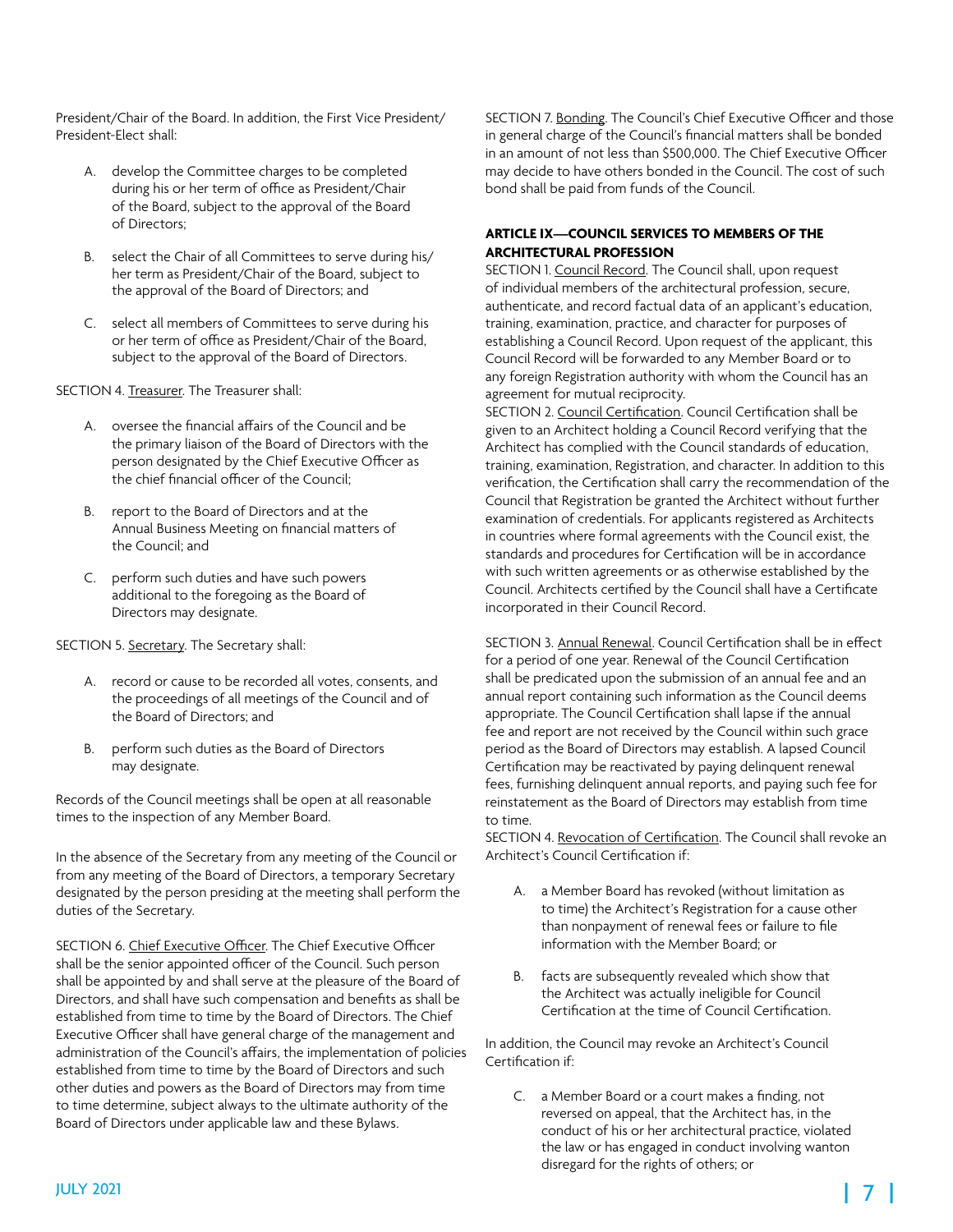- D. the Architect has surrendered or allowed to lapse his or her Registration with the Member Board in connection with disciplinary action pending or threatened; or
- a Member Board has denied the Architect registration for a cause other than the failure to comply with the educational, experience, age, citizenship, or other technical qualifications for registration in such jurisdiction; or
- F. the Architect has willfully misstated a material fact in a formal submission to the Council.

The Council may reinstate a Certification previously revoked, if the cause of the revocation has been removed, corrected, or otherwise remedied.

In order to assist the Council in carrying out its responsibilities under this Section, each Member Board shall (unless prohibited by applicable law) report to the Council the occurrence of any event that qualifies an Architect for revocation of his or her Council Certification, as described herein.

#### **ARTICLE X—COUNCIL SERVICES TO MEMBER BOARDS**

SECTION 1. Architect Registration Examination. The Council shall prepare an Examination for use by Member Boards. The Board of Directors shall issue, from time to time, rules respecting the administration and grading of Examinations, which shall include, among other things, the schedule of charges for the use of the Examinations, the date or dates on which Examinations may be administered, safeguards to prevent improper disclosure of information respecting the Examinations, and such other matters respecting the administration and grading of Examinations as the Board of Directors deems appropriate. Every Member Board using the Examination shall comply strictly with the rules issued by the Board of Directors, unless the Board of Directors agrees to waive any of the rules in a particular case. If any Member Board refuses to comply with the rules applicable to its use of the Examination or, after so agreeing, fails to comply with such rules, the Board of Directors may withhold the Examinations from such Member Board until it is satisfied that such Member Board will comply with such rules thereafter. Any Member Board which refuses Registration to architects holding the Council Certification for the reason that the Member Board has requirements or procedures for grading the Examination which are different from the requirements or procedures established by the Council shall be denied the use of the Examinations until such policy of refusing Registration is revoked; but the Board of Directors may, with sufficient cause, waive the denial of the use of the Examinations.

SECTION 2. Architectural Experience Program. The Council shall prepare a structured experience program for use by Member Boards. The Board of Directors shall issue, from time to time, updates to program rules and opportunities to remain relevant with experiences and competencies necessary for the current practice of architecture. SECTION 3. Additional Services. Additional services may be offered as determined by the Board of Directors from time to time.

SECTION 4. Forms and Documents. In order to ensure uniformity in the reporting of an applicant's education, experience, Registration (if applicable), and other necessary supporting data for determining eligibility for the Examination, Council Certification, or reciprocal Registration, the Council shall study and prepare forms, documents, and/or systems appropriate for use by both the Council and Member Boards.

SECTION 5. Research. The Council, through work of committees, shall engage in research pertinent to all matters relating to legal Registration of architects.

SECTION 6. International Relations. The Council shall engage in the exploration and formulation of agreements with foreign countries to allow architects to practice in countries other than their own.

### **ARTICLE XI—FINANCES, FUNDS, ACCOUNTING, INVESTMENTS, AND RECORDS OF THE COUNCIL**

SECTION 1. Dues and Fees.

- A. Annual membership dues may be changed for any period, by resolution adopted at an Annual Business Meeting with implementation of any increase to take place not less that three years after such resolution is adopted.
- B. The fees to be charged for services to members of the architectural profession shall be established, from time to time, by an affirmative vote of not less than twothirds of the Board of Directors present and voting.

#### SECTION 2. Operating Fund.

- A. All membership dues and all fees and other revenues received from any of the activities of the Council shall be placed in the operating fund of the Council. The operating fund shall be administered by the Council's chief financial officer.
- B. As soon as feasible following the Annual Business Meeting, the Board of Directors shall adopt a general budget which shall show the anticipated income and expenditures for the current year.
- C. No, Director, Committee, or employee of the Council shall have the right, authority, or power to expend any money of the Council, to incur any liability for and in its behalf, or to make any commitment which will or may be deemed to bind the Council in any expense or financial liability, unless such expenditure, liability, or commitment has been properly incorporated into the budget, and the Board of Directors has made an appropriation to pay the same.
- D. The Fiscal Year of the Council shall be from July 1 of one year to June 30 of the next succeeding year.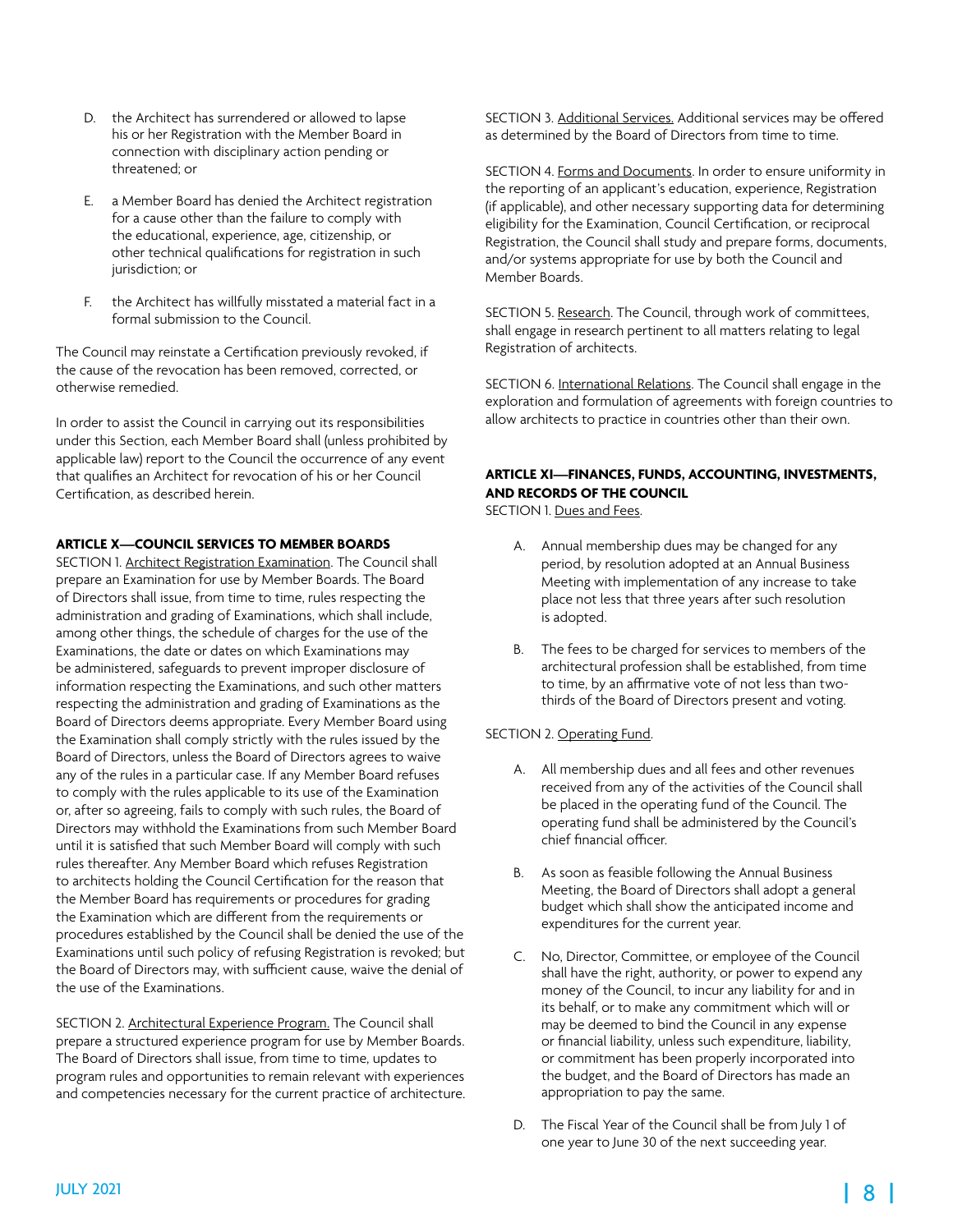SECTION 3. Securities and Investments. In accordance with the Board of Directors' policies and directions by the Board of Directors to the Chief Executive Officer, the Council's chief financial officer shall have charge of the investment of all funds of the Council not held in its operating fund. In accordance with such policies and such directions, such chief financial officer may sell, purchase, transfer, and convey securities and exercise all rights, by proxy or by participation, of the Council with respect to such securities, or may authorize such purchases, sales, transfers, conveyances, and the exercise of any or all of said rights.

SECTION 4. Liabilities of Officers, Directors, and Employees. No Director, officer, or employee of the Council shall be personally liable for any decrease of the capital, surplus, income, balance, or reserve of any fund or account resulting from his or her acts performed in good faith and within the scope of his or her authority.

SECTION 5. Disclosure of Records. Upon written request made with reasonable specificity, a Member Board shall have the right to receive from the Council with reasonable promptness copies of any Council record it may reasonably request, but excluding:

- A. information barred from disclosure by an applicable statute;
- B. trade secrets;
- C. information disclosed to the Council in reliance upon its continued non-disclosure;
- D. information that, if released, would give an inappropriate advantage to a competitor or bidder with respect to a request for proposals issued or about to be issued by the Council;
- E. personnel information, the disclosure of which would constitute an unwarranted invasion of personal privacy;
- F. attorney-client communications and attorney work-product materials;
- G. transcripts and personal information respecting Certificate applicants or holders without the permission of such applicant or holder;
- H. contents and results of examinations except to the extent disclosure is provided for in the contract between the Council and the Member Board together with data, methodologies, practices, plans, proposals, records of committee deliberations and other records relating to the content, administration, scoring or security of examinations; and
- I. information arising from investigatory cases.

Any of the excluded records that the Council has already distributed publicly shall, notwithstanding the preceding sentence, be available to any Member Board.

To the extent permitted by applicable law, Council records furnished to a Member Board shall not be distributed by the Member Board other than to members of such Member Board. The Council may

charge the Member Board only reasonable costs to comply with the request. Such charges shall be itemized by the Council in an invoice to the Member Board.

#### **ARTICLE XII—COMMITTEES**

SECTION 1. Board Committees. The Board of Directors may, by the affirmative vote of a majority of the Directors then in office or as otherwise set forth in these Bylaws, create one or more Board Committees. Board Committees, to the extent provided in the applicable authorizing action of the Board of Directors or these Bylaws, shall have and exercise the authority of the Board of Directors in the management of the Council. A Board Committee may not, however:

- A. authorize distributions;
- B. approve or recommend to members dissolution, merger, or the sale, pledge, or transfer of all or substantially all of the Council's assets;
- C. elect, appoint, or remove Directors or fill vacancies on the Board of Directors or on any Board Committees; or
- D. adopt, amend, or repeal the Council's Articles of Incorporation or Bylaws.

The designation of, and the delegation of authority to, a Board Committee shall not operate to relieve the Board of Directors, or any individual Director, of any responsibility imposed upon them by law.

SECTION 2. Executive Committee of the Board of Directors. The Executive Committee of the Board of Directors shall be a Board Committee and shall comprise the President/Chair of the Board, the First Vice President/President-Elect, the Second Vice President, the Treasurer, the Secretary, and the Immediate Past President. The Executive Committee shall:

- A. act for the Board of Directors between meetings only as directed by the Board of Directors;
- B. prior to the start of the new fiscal year of the Council, review the budget for the next fiscal year for presentation to the Board of Directors; and
- C. periodically review the budget, investments, financial policies, and financial positions of the Council and make recommendations concerning the same to the Board of Directors for appropriate action.

SECTION 3. Audit Committee. The Audit Committee, appointed in the same manner and with the same term as all other Committees, shall be a Board Committee and shall consist of the Treasurer, who shall serve as the chair of the Committee, up to one additional Executive Committee member, and from one to three additional members of the Board of Directors who are not members of the Executive Committee. The Audit Committee shall report to the Board of Directors and shall be responsible for overseeing the Council's financial controls and auditing, including receiving the annual audit and considering the items of internal accounting control that arise from the audit, from personnel changes, and from the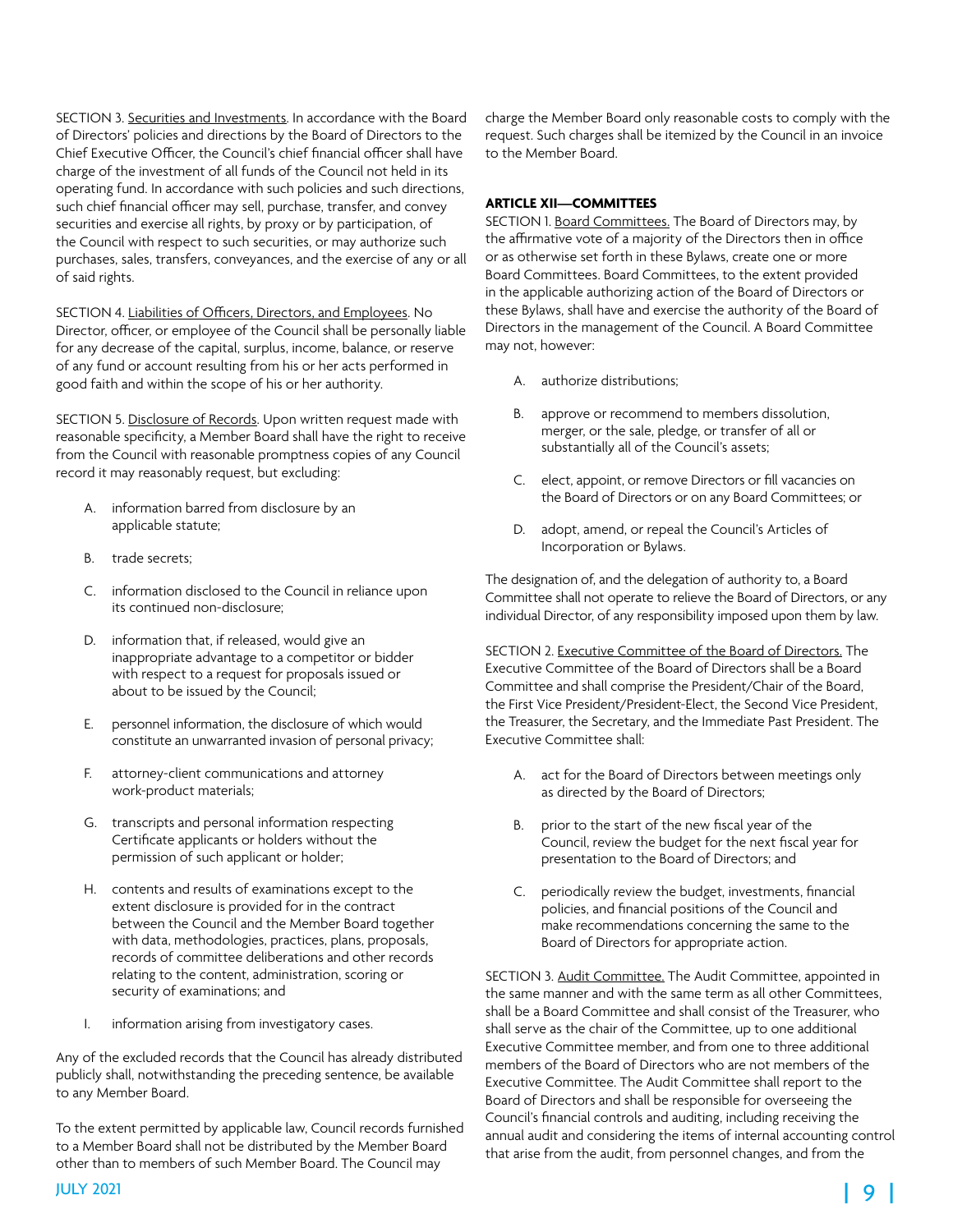implementation of changes in policies that affect internal financial controls. The Audit Committee shall annually select and engage an independent auditor of the Council's financial records.

SECTION 4. Advisory Committees. Advisory Committees may be created by affirmative vote of a majority of the Directors present at a meeting at which there is a quorum or as set forth in these Bylaws. The Board of Directors may delegate to any of the Elected Officers or the Immediate Past President the authority to supervise the work of any of the Advisory Committees.

SECTION 5. Committee Membership. In accordance with Article VIII, Section 2, the President/Chair of the Board shall select the members of all Committees subject to approval by the Board of Directors. Except as otherwise specifically provided in these Bylaws, the President/Chair of the Board shall select the Chair of each Committee. The terms of all Committee appointments shall be for one year, during the President/Chair of the Board's term in such capacity, except as otherwise approved by the Board of Directors. Any unfilled or vacant Board Committee positions shall be filled in accordance with the regular procedures for appointment. The Board of Directors may at any time, by the affirmative vote of a majority of the Directors then in office, discontinue a Board Committee or Advisory Committee other than those established by these Bylaws (which may only be discontinued by amendment of these Bylaws), and make any changes in a Committee's membership without regard to the terms of appointment of the Committee members.

SECTION 6. Reports of Committees. Each Committee shall report in writing annually to the Board of Directors, at least 60 days prior to the date of the Annual Business Meeting and shall make interim reports to the Board of Directors as directed.

SECTION 7. General Procedure of Committees. Every Committee shall perform in accordance with these Bylaws and with the directions of the Board of Directors. The provisions of these Bylaws that govern Board of Directors' meetings, action without meetings, notice and waiver of notice, and quorum and voting requirements of the Board of Directors shall apply to meetings and action of the Committees and their members as well. With the approval of the Board of Directors, every Committee may call and hold meetings and meet with other organizations or their representatives; provided that an Advisory Committee may not take any action to bind the Board of Directors or otherwise exercise any powers or authority of the Board of Directors, and no Committee may take any actions prohibited under Article XII, Section 1 of these Bylaws.

SECTION 8. Advisory Committees. The following Advisory Committees are hereby established and may from time to time make recommendations to the Board of Directors for consideration, subject to the terms of these Bylaws and applicable law:

A. Education Committee: The Education Committee shall assess and recommend updates to the Board of Directors with respect to the Council's education and continuing education policies for use by Member Boards and the Council's relationship with the National Architectural Accrediting Board.

- B. Experience Committee: The Experience Committee shall assess and recommend updates to the Board of Directors with respect to the Architectural Experience Program for use by Member Boards.
- C. Examination Committee: The Examination Committee shall assess and recommend updates to the Board of Directors with respect to the Examination for use by Member Boards.
- D. Policy Advisory Committee: The Policy Advisory Committee shall review proposed resolutions and special publications, as directed by the Board of Directors, for their impact on and consistency with Council policies and programs and make recommendations on such matters to the Board of Directors.
- E. Professional Conduct Committee: The Professional Conduct Committee shall oversee the development, application, assessment, and adjudication of Council policies and practices relating to the professional conduct of Council Record holders and others using Council services.
- F. Member Board Executives Committee: The Member Board Executives Committee shall consider issues of concern to the jurisdictions and Member Board Executives.
- G. Regional Leadership Committee: The Regional Leadership Committee shall discharge its responsibilities as described in Article V, Section 5, and consider issues of concern to the Regions. The membership of the Committee shall be the Region Chairs of each of the Regions, any person designated by the Region as the chief administrative officer of the Region, and the First Vice President/President-Elect who shall serve as Chair of the Committee.
- H. Credentials Committee: The Credentials Committee shall oversee the nomination and election process for positions on the Board of Directors, verify candidate qualifications for office, examine and verify Voting Delegate credentials, report to the membership regarding quorum at the Annual Business Meeting, and tabulate and report election results to the President/ Chair of the Board. Members of the Credentials Committee shall be sitting Member Board Members and/or Member Board Executives.
- I. Other: Committees, task forces, and work groups may be established from time to time by the President/Chair of the Board with the approval of the Board of Directors.

SECTION 9. Select Committees. Whenever the Council establishes by resolution a Committee, a majority of whose members are, in accordance with such resolution, to be selected by a procedure other than those set out in Section 5 of Article XII, such a Committee shall be deemed a Select Committee and shall have, in addition to the duties and powers set out in the resolution, the right,